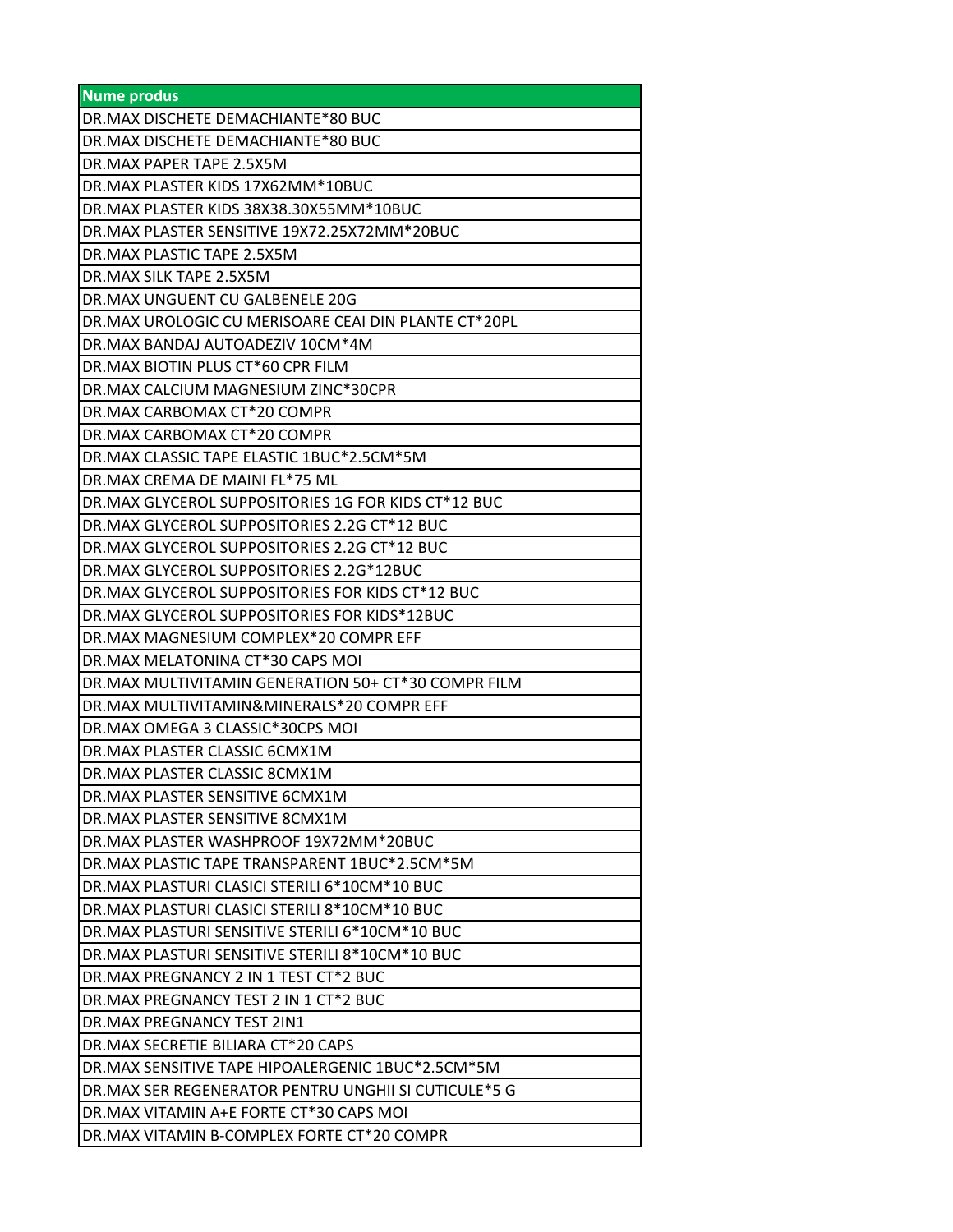| DR.MAX VITAMIN B-COMPLEX FORTE*20CPR                  |
|-------------------------------------------------------|
| IDR.MAX VITAMIN C 100 + ZINC CT*30 COMPR              |
| DR.MAX VITAMIN C 100MG*30CPR MAST                     |
| DR.MAX VITAMIN D3 1000UI*30CPS MOI                    |
| DR.MAX VITAMIN D3 KIDS CT * 30 CAPS TWIST-OFF         |
| DR.MAX VITAMIN D3 KIDS CT*30CAPS TWIST-OFF            |
| IDR.MAX ALGACID STICKS CT*14 PLICURI                  |
| DR.MAX AQ-BALANCE CT*30 COMPR FILM                    |
| DR.MAX AROMENTIN BABY FL*50 G                         |
| DR.MAX AUDIMAX AQUA CLEAN SPRAY AURICULAR FL*30 ML    |
| DR.MAX AUDIMAX OLIVE SPRAY AURICULAR FL*30 ML         |
| IDR.MAX AUDIMAX OLIVE SPRAY AURICULAR FL*30ML         |
| DR.MAX BALSAM BUZE SPF30*4.8 G                        |
| DR.MAX BIOTIN PLUS CT*60 COMPR FILM                   |
| DR.MAX CALCIUM 500MG*20 COMPR EFF                     |
| DR.MAX CALCIUM D CT*60 COMPR                          |
| DR.MAX CALCIUM MAGNESIUM ZINC CT*30 COMPR             |
| DR.MAX COENZYME Q10 60MG CT*30 CAPS MOI               |
| DR.MAX COENZYME Q10 CT*30 CAPS MOI                    |
| DR.MAX COLLAGEN DRINK CT*30 PLICURI                   |
| IDR.MAX COLLAGEN DRINK CT*30 PLICURI                  |
| DR.MAX COMPLEX 3 AKTIV*180CPR                         |
| DR.MAX COMPLEX PENTRU PROSTATA CT*30 CAPS MOI         |
| DR.MAX COMPLEX PENTRU PROSTATA CT*30 CAPS. MOI        |
| DR.MAX COMPRESA CALD/RECE CT*1 BUC                    |
| DR.MAX COMPRESA RECE INSTANT CT*3 BUC                 |
| DR.MAX CRANBERRIES CT*60 COMPR FILM                   |
| DR.MAX CRANBERRIES&D-MANNOSE ACUTE*10CPR              |
| DR.MAX CRANBERRIES&D-MANNOSE PREMIUM CT*10 COMPR.FILM |
| DR.MAX CREMA PICIOARE 25% UREE*50 ML                  |
| IDR.MAX CREMALIN*60G                                  |
| DR.MAX DIOMAX CT*30 COMPR                             |
| DR.MAX DIOMAX GEL FL*125 ML                           |
| DR.MAX DIOMAX*30CPR                                   |
| DR.MAX DIOSMECTITA CT*10 PLICURI                      |
| DR.MAX DISPOZITIV PENTRU SCOS CAPUSE * 1 BUC          |
| DR.MAX DRAJEURI CU LICHEN ISLANDEZ CT*24 DRJ          |
| DR.MAX DRAJEURI CU SALVIE CT*24 DRJ                   |
| DR.MAX ENTEROMAX TRAVEL CT*10 CAPS                    |
| DR.MAX ENTEROMAX TRAVEL CT*10 CAPSULE                 |
| DR.MAX FEMTIME GEL INTIM ANTIBACTERIAN FL*250 ML      |
| DR.MAX FEMTIME GEL INTIM ANTIBACTERIAN FL*250ML       |
| DR.MAX FEMTIME GEL INTIM SENSITIVE FL*250 ML          |
| DR.MAX FEMTIME OVULE VAGINALE CT*10 BUC               |
| DR.MAX FLOR FEMINA CT*10 COMPR VAGINALE               |
| DR.MAX FOOT&SHOE SPRAY FL*150 ML                      |
| DR.MAX FOSFOLIPIDE SI VITAMINE CT*30 CAPS MOI         |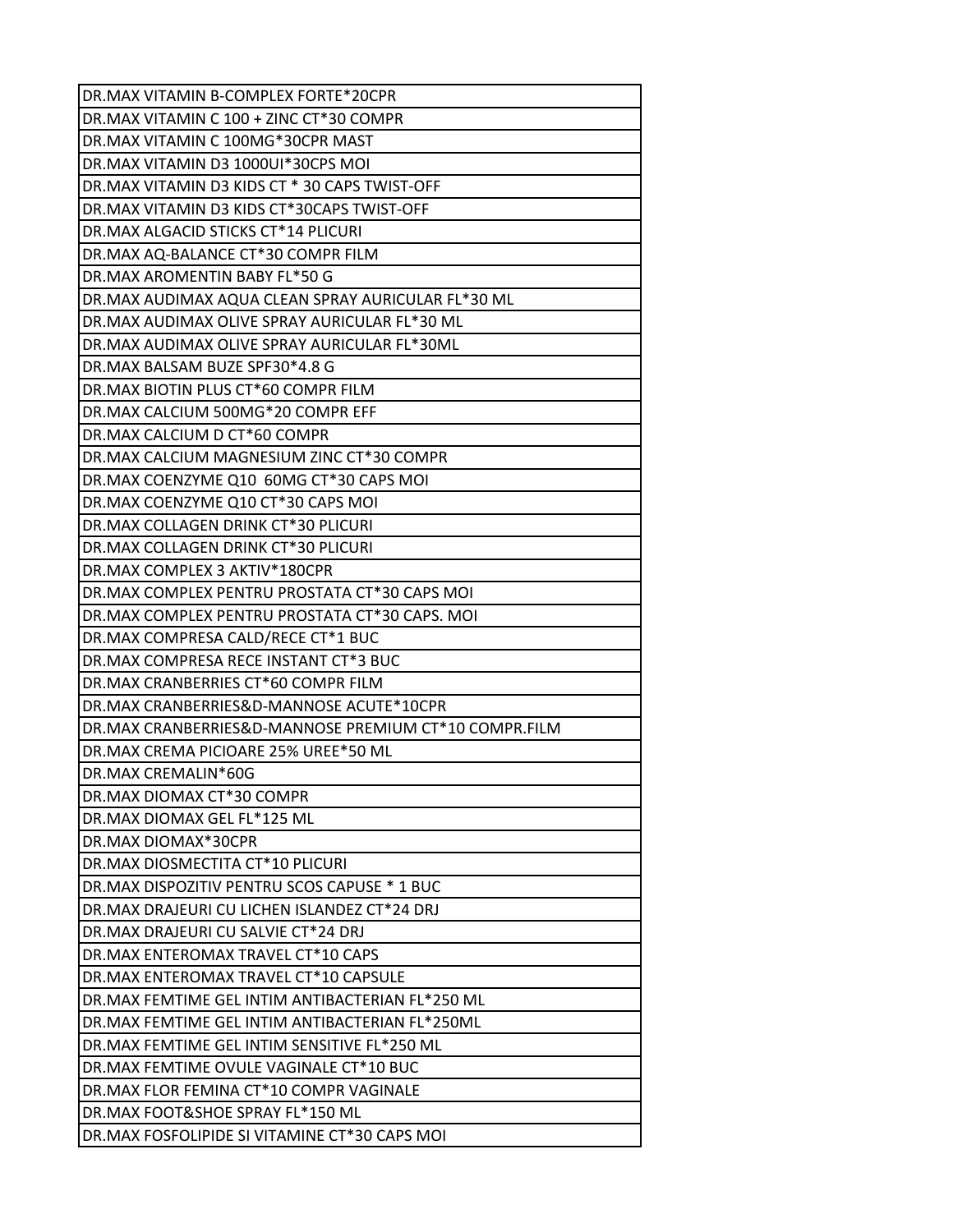| DR.MAX FOSFOLIPIDE SI VITAMINE*30CPS                                                              |
|---------------------------------------------------------------------------------------------------|
| DR.MAX GASTROMAX*40CPR MAST                                                                       |
| DR.MAX GEL DE CURATARE MAINI*500ML                                                                |
| DR.MAX GEL LUBRIFIANT FL*100 ML                                                                   |
| DR.MAX GEL LUBRIFIANT*100 ML                                                                      |
| DR.MAX GEL PENTRU ARTICULATII*100 ML                                                              |
| DR.MAX GINKGO BILOBA 6OMG CT*40 CAPS MOI                                                          |
| DR.MAX HAPPY SLEEP*30CPS                                                                          |
| DR.MAX HEALING GEL*20ML                                                                           |
| DR.MAX HEMO HA GEL PROCTOLOGIC FL*30 ML                                                           |
| DR.MAX HONEY&PROPOLIS*24DRJ                                                                       |
| DR.MAX IMMUNITY COMPLEX CT*30 COMPR MAST                                                          |
| DR.MAX KIDS GUMMIES BEARS CT*50 JELEURI                                                           |
| DR.MAX KIDS GUMMIES MAGNESIUM B6 FL*40 JELEURI                                                    |
| DR.MAX LECITHIN 1200MG*30CPS MOI                                                                  |
| DR.MAX LOSINIT SOLUTIE FL*120ML                                                                   |
| DR.MAX LOTIUNE CU PANTHENOL*200 ML                                                                |
| DR.MAX LOTIUNE PENTRU FRECTIE FL*100 ML                                                           |
| DR.MAX LUTEINMAX*30CPS MOI                                                                        |
| DR.MAX MAGNESIUM B6 250MG FL*20 COMPR EFF                                                         |
| DR.MAX MAGNESIUM B6 250MG*20 COMPR EFF                                                            |
| DR.MAX MAGNESIUM B6 CT*50 COMPR FILM                                                              |
| DR.MAX MAGNESIUM B6 PREMIUM CT*50+10 COMPR                                                        |
| DR.MAX MAGNESIUM B6 PREMIUM*50CPR                                                                 |
| DR.MAX MAGNESIUM CITRATE 375MG*20CPR EFF                                                          |
| DR.MAX MAGNESIUM COMPLEX CT*60 COMPR FILM                                                         |
| DR.MAX MAGNESIUM COMPLEX FL*20 COMPR EFF                                                          |
| DR.MAX MAGNESIUM COMPLEX*60CPR                                                                    |
| DR.MAX MAGNESIUM STICKS 375MG CT*30 PL.ORODISP                                                    |
| DR.MAX MAGNESIUM STICKS 375MG*30PL ORODISP                                                        |
| DR.MAX MAGNESIUM STICKS 400MG*30PL ORODISP                                                        |
| DR.MAX MENOA CT*60 CAPS                                                                           |
| DR.MAX MULTIVIT 10*30CPR                                                                          |
| DR.MAX MULTIVITAMIN ENERGY CT*30 COMPR FILM                                                       |
| DR.MAX MULTIVITAMIN ENERGY CT*30 COMPR FILM                                                       |
| DR.MAX MULTIVITAMIN& MINERALS CT*20 COMPR EFF                                                     |
| DR.MAX MULTIVITAMINE COPII CT*20TAB EFF                                                           |
| DR.MAX OVULATION TEST CT*7 BUC                                                                    |
| DR.MAX OVULATION TEST*7 BUC                                                                       |
| DR.MAX PANSAMENT STERIL CU HIDROCOLOID 10x10 CM CT*2 BUC                                          |
| DR.MAX PANTHENOL GEL*100 ML                                                                       |
| DR.MAX PICATURI OFTALMICE HIDRATARE INTENSA*10 ML<br>DR.MAX PICATURI OFTALMICE OCHI IRITATI*10 ML |
|                                                                                                   |
| DR.MAX PLASTER HYDROCOLLOID 70X38.70X24.72X20MM*8BUC<br>DR.MAX PLASTER HYDROCOLLOID 70X38MM*5BUC  |
|                                                                                                   |
| DR.MAX PLASTER WATER RESISTANT 19X72MM*20BUC                                                      |
| DR.MAX PLASTER WATER RESISTANT 38X38.30X55MM*20BUC                                                |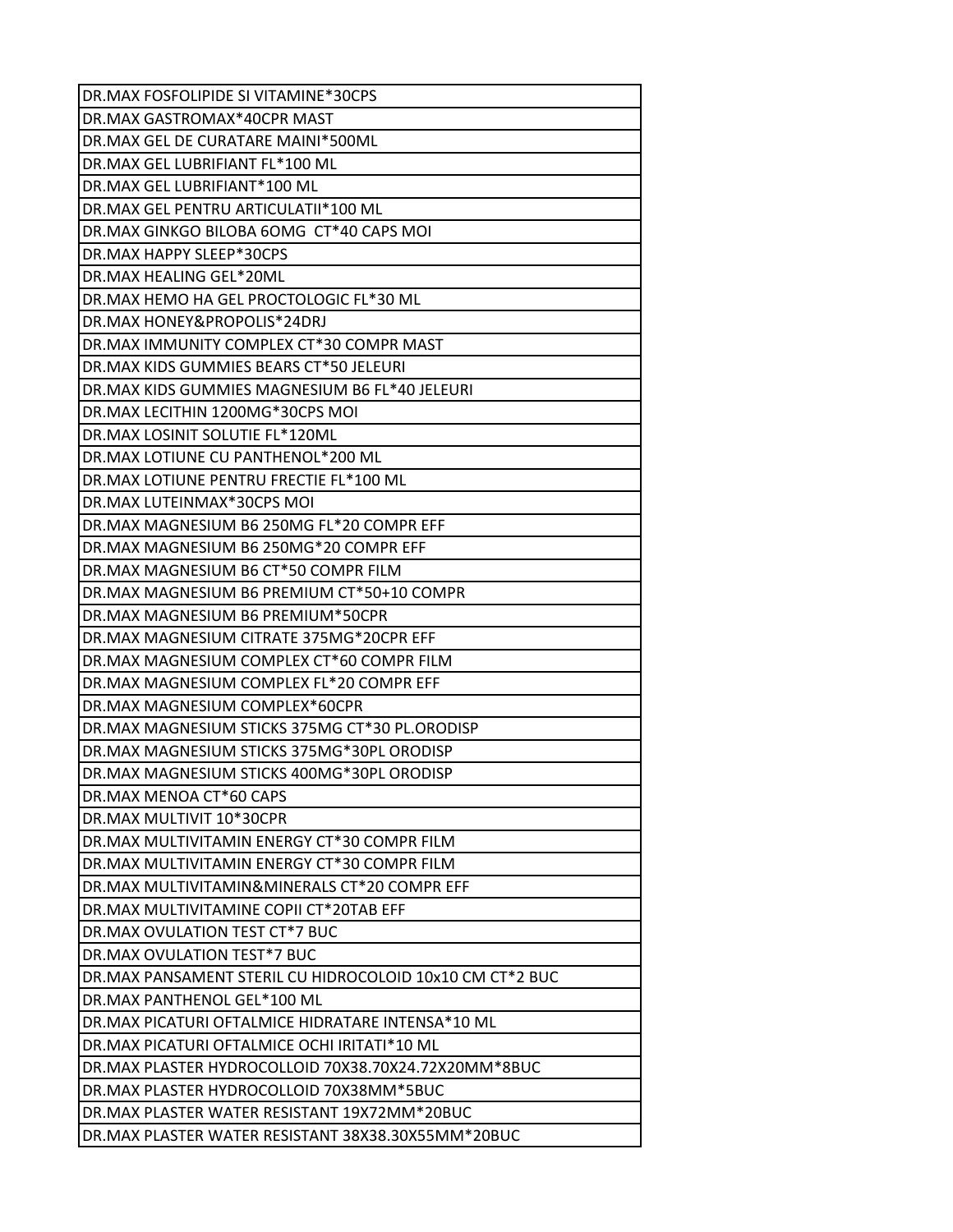| DR.MAX PLASTURI PENTRU BATATURI CT*12BUC                       |
|----------------------------------------------------------------|
| DR.MAX PREGNANCY COMFORT TEST CT*1 BUC                         |
| <b>DR.MAX PREGNANCY TEST COMFORT</b>                           |
| DR.MAX PREGNANCY TEST COMFORT CT*1 BUC                         |
| DR.MAX PROBIOMAX*30CPS                                         |
| DR.MAX PROSTAMAX*30CPS MOI                                     |
| DR.MAX PROTECTMAX ATB CT*10 CAPS                               |
| DR.MAX PROTECTMAX ATB*10CPS                                    |
| DR.MAX SAFEEL SPUMA DE CURATARE FL*400 ML                      |
| DR.MAX SAMPON CU CAFEINA FL*250 ML                             |
| DR.MAX SCAR GEL*15G                                            |
| DR.MAX SELENIUM ZINC FORTE CT*60 COMPR                         |
| DR.MAX SELENIUM ZINC FORTE CT*60 CPR                           |
| DR.MAX SER FIZIOLOGIC 5ML*20 MONODOZE                          |
| DR.MAX SILYMARIN PREMIUM CT*30 CAPS                            |
| DR.MAX SILYMARIN PREMIUM CT*30+15 CAPS                         |
| DR.MAX SILYMARIN PREMIUM*30CPS                                 |
| DR.MAX SIMETHICON 80MG CT*30 CAPS MOI                          |
| DR.MAX SIMETHICONE BABY FL*30 ML                               |
| DR.MAX SINUTIN CT*30 COMPR                                     |
| DR.MAX SINUTIN SIROP FL*245ML                                  |
| DR.MAX SINUTIN*30CPR                                           |
| DR.MAX SIROP PATLAGINA SI MIERE FL*245ML                       |
| DR.MAX SOLUTIE HIPERTONICA 3% PENTRU NEBULIZARE CT*30FIOLE*5ML |
| DR.MAX SOLUTIE LENTILE DE CONTACT FL*100ML                     |
| DR.MAX SPRAY ANTI TANTARI SI CAPUSE*100 ML                     |
| DR.MAX SPRAY CU PANTHENOL*150 ML                               |
| DR.MAX SPRAY NASAL ISOTONIC FL*30ML                            |
| DR.MAX SPRAY NAZAL HIPERTONIC FL*150ML                         |
| DR.MAX SPRAY NAZAL HIPERTONIC FL*30ML                          |
| DR.MAX SPRAY NAZAL ISOTONIC BABY FL*30ML                       |
| DR.MAX SUNCARE CREMA SPF50+ ADULTI*50ML                        |
| DR.MAX SUNCARE CREMA SPF50+ COPII*50ML                         |
| DR.MAX SUNCARE LOTIUNE DUPA SOARE*200ML                        |
| DR.MAX SUNCARE LOTIUNE SPF30 ADULTI*200ML                      |
| DR.MAX SUNCARE LOTIUNE SPF30 COPII*200ML                       |
| DR.MAX SUNCARE LOTIUNE SPF50 ADULTI*200ML                      |
| DR.MAX SUNCARE LOTIUNE SPF50 COPII*200ML                       |
| DR.MAX TENSIOMETRU DE BRAT                                     |
| DR.MAX TERMOMETRU DIGITAL CT*1BUC                              |
| DR.MAX TERMOMETRU DIGITAL CU VARF FLEXIBIL CT*1 BUC            |
| DR.MAX TERMOMETRU NON-CONTACT CT*1BUC                          |
| DR.MAX THERMOMAX MERCURY FREE*1BUC                             |
| DR.MAX THERMOPLASTERS CT*6 BUC                                 |
| DR.MAX UNGUENT CU PANTOTENAT DE CALCIU TUB*30ML                |
| DR.MAX VITAMIN C 1000 HIGH EFFECT CT*30 COMPR MAST             |
| DR.MAX VITAMIN C 1000MG*20 COMPR EFF                           |